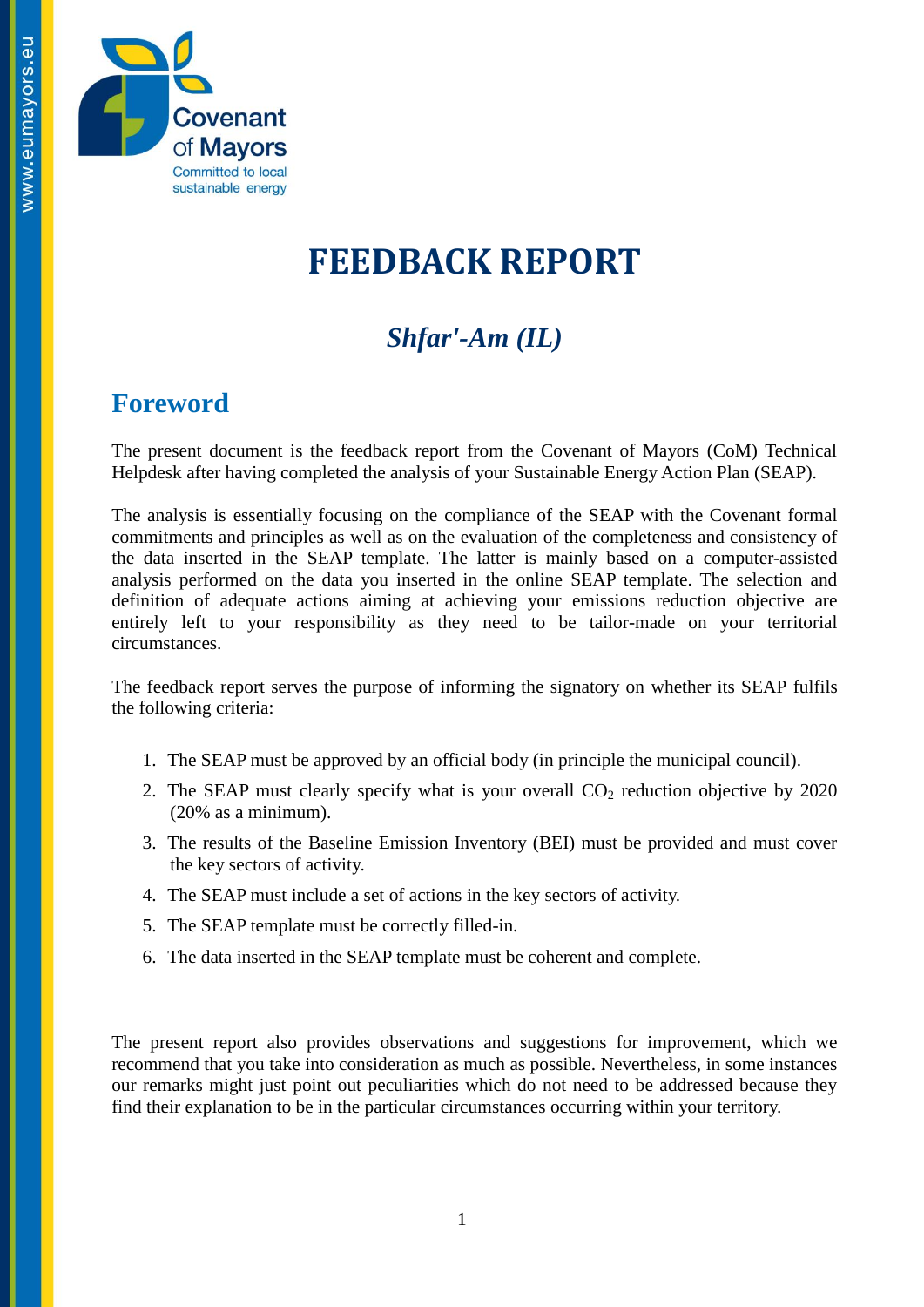

### **Overall evaluation**

We are pleased to announce that your Sustainable Energy Action Plan meets the six criteria described above and therefore it has been accepted. We wish to congratulate you for this achievement! This has been made publicly visible on the [Covenant of Mayors website.](http://www.eumayors.eu/actions/sustainable-energy-action-plans_en.html?city=&x=0&y=0&country_seap=&co2=&date_of_approval=&accepted=)

We really appreciate the creation of a governance structure for your municipality including the establishment of a SEAP team, embracing the engagement of several municipal departments as well as a variety of relevant measures to be implemented in various sectors: i.e. amongst others: upgrading of the municipal buildings' and facilities A/C system in the Municipal Buildings sector; the promotion of green buildings' concept in the Tertiary sector, the campaign for the replacement of inefficient refrigerators in the Residential Buildings sector; the upgrading of the municipal lighting system and the promotion of eco-driving in the Transport sector. In addition to these, we appreciate the inclusion of measures in local electricity production, especially the future installation of 4 MW PV systems on building tops.

In the next section you will find some observations regarding your SEAP template and some recommendations for improvement. We kindly ask you to address them and, if relevant, carry out the suggested modifications.

The Covenant of Mayors Technical Helpdesk would like to thank you once again for the time spent and the efforts that you have devoted to producing your Sustainable Energy Action Plan.

With best wishes and kindest regards,

*The Covenant of Mayors Technical Helpdesk E-mail: [JRC-COM-TECHNICAL-HELPDESK@ec.europa.eu](mailto:JRC-COM-TECHNICAL-HELPDESK@ec.europa.eu)*



Commission



Ispra, 7<sup>th</sup> September 2016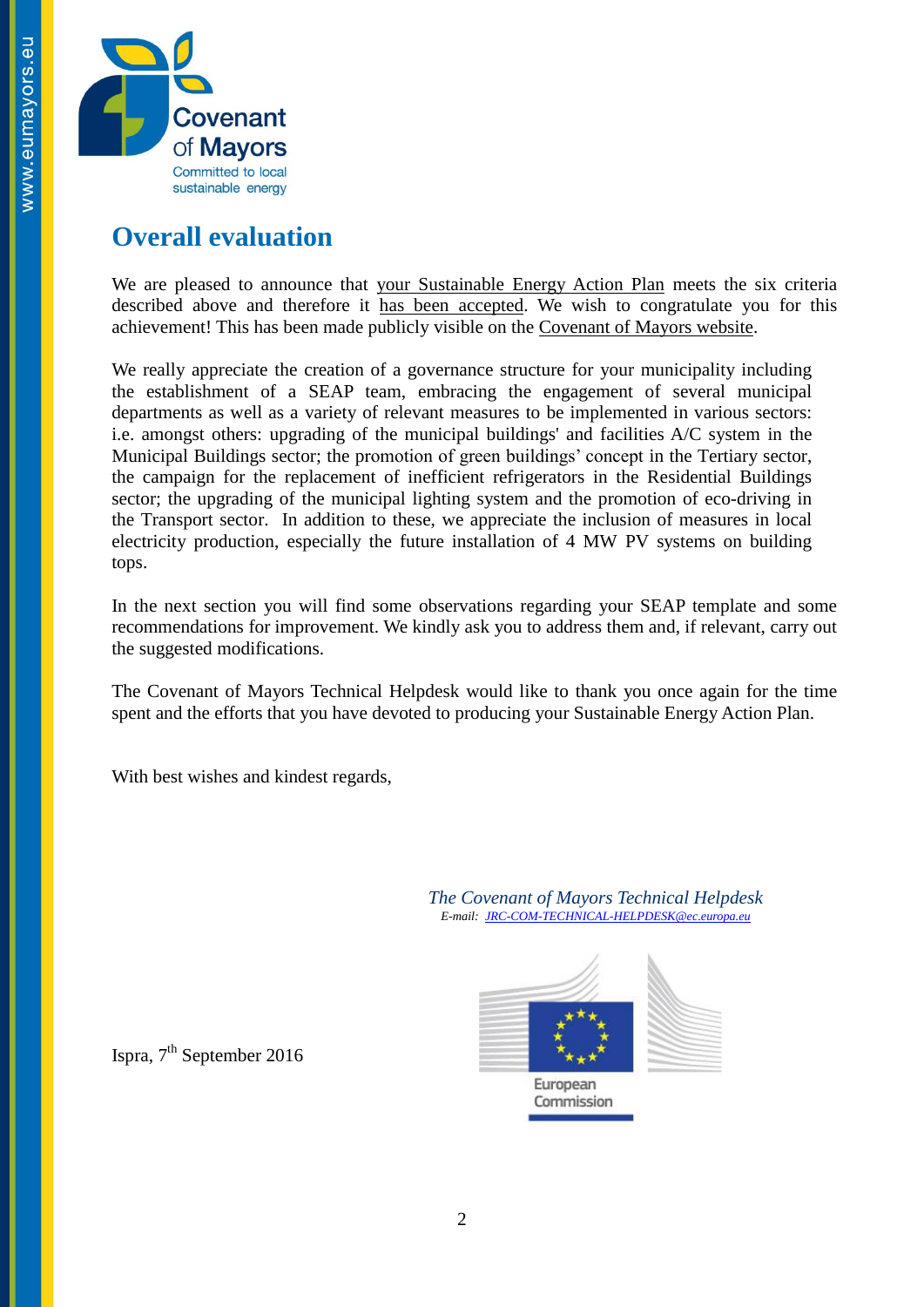

## **Detailed comments on your SEAP template**

#### **SEAP**

**1)** The estimated emission savings (t CO2/MWh) reported for some actions of your SEAP are unusually high or unusually low. Please, double-check your data for the following Key Actions:

- Traffic congestion reduction through adoption of different timing of activities

**2)** The Energy savings and/or Renewable energy production and/or CO2 reduction field[s] have not been inserted for one or more of the measures of your SEAP. Please, review the following list and try to forecast the data for the below measures:

Key Action named : Promotion of recycling

Key Action named : Awareness raising campaigns to reduce the amounts of discarded food

Key Action named : Switch to "cleaner" electricity provider